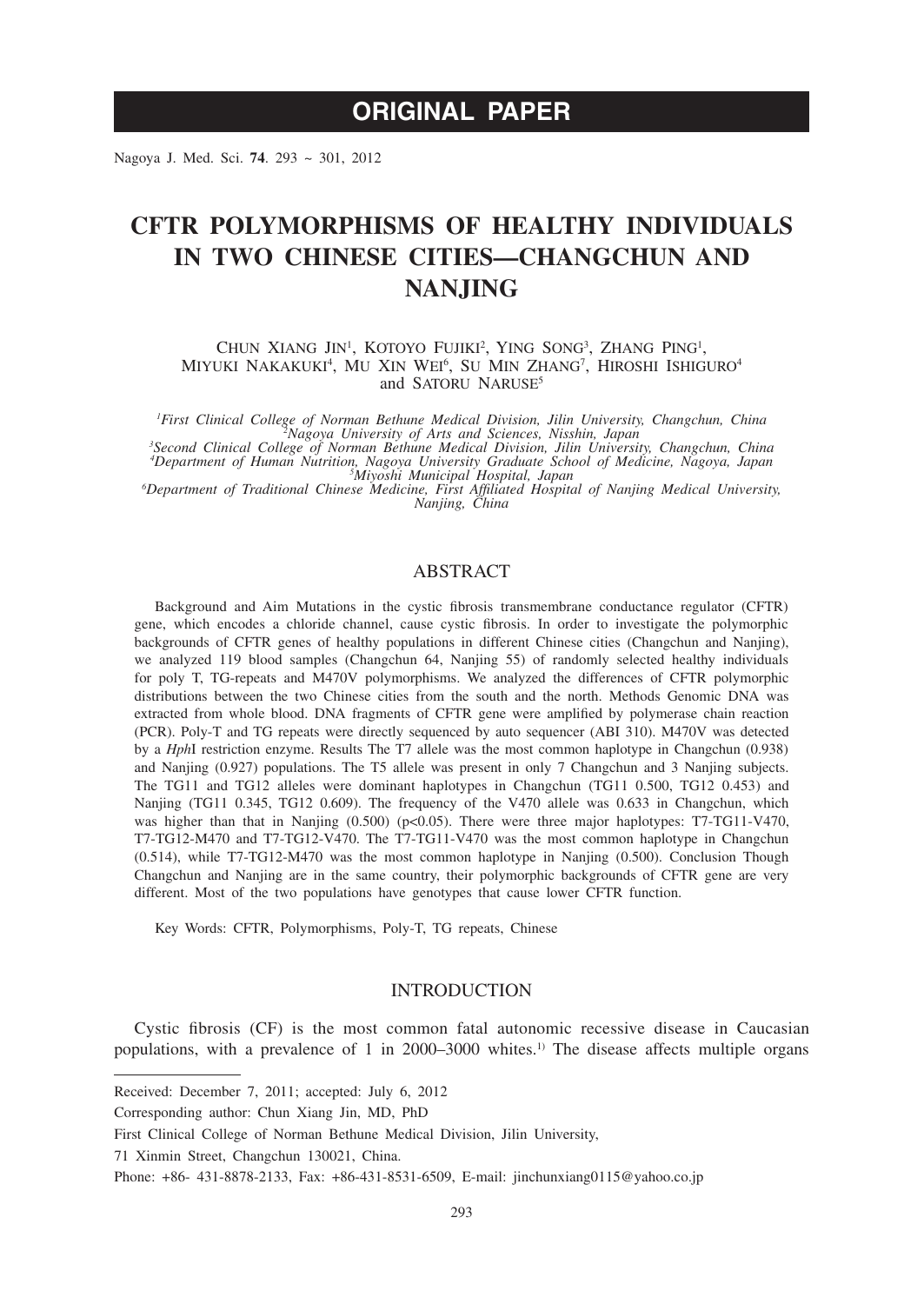#### Chun Xiang Jin *et al.*

manifesting as pancreatic insufficiency and fibrosis, meconium ileus in newborns, recurrent respiratory infections and bronchiectasis, male infertility due to congenital bilateral absence of vas deferens, etc. The gene which encodes a membrane protein (the cystic fibrosis transmembrane conductance regulator (CFTR)) is responsible for CF and was cloned in 1989.2) CFTR is a cAMP-regulated Cl<sup>-</sup> channel that is expressed in many epithelial tissues. Currently, over 1000 mutations and 200 polymorphic loci in CFTR have now been identified.3) These mutations and polymorphisms confer somewhat variable phenotypes from classic CF to atypical CF with less severe pulmonary lesions, pancreatic sufficiency, and normal or borderline sweat chloride concentration.4) It is now well recognized that the spectrum of CFTR-related disease is much broader than previously thought.5) Some polymorphic loci may affect the transcription or function of the CFTR protein. Bombieri et al. found that poly-thymidine (poly-T), TG-repeats, and M470V polymorphisms play a role in developing CF-like diseases. Poly-T and TG-repeats at the junction of intron 8 and exon 9 affect the transcription of exon 9 mRNA by exon skipping, and alter the level of normal CFTR protein. On the other hand, an M470V polymorphism on exon 10 influences the intrinsic chloride activity.<sup>6</sup> It is estimated that about 1 in 20 to 25 caucasians carry the mutation of CFTR. However, CF is rare in Asian races including Chinese.<sup>7)</sup> Naruse et al.8) developed a simple method for measuring finger sweat chloride concentrations to test whether CFTR dysfunction underlies chronic pancreatitis in Japan. Fujiki<sup>9)</sup> and Nam<sup>10)</sup> investigated the CFTR polymorphisms in Japanese and Vietnamese groups. To our knowledge, there have been no reported CFTR mutations among the normal Chinese population, especially in Changchun and Nanjing city. The total population of China is about 1.34 billion (2001, WHO), around 20% of the total world population, and is distributed unevenly across 9,600,000 km2 . There are many differences among each region. In order to investigate the polymorphic backgrounds of CFTR genes of healthy populations in China, we randomly selected 119 healthy individuals from Changchun and Nanjing for an analysis of poly-T, TG-repeats and M470V polymorphisms.

# MATERIALS AND METHODS

#### *Subjects*

The medical department of Jilin University approved this study, and written informed consent was obtained from each subject prior to the study. 119 healthy unrelated subjects (68 males, 51 females) were arbitrarily selected from the cities of Changchun (64 subjects, 30 males, 34 females) and Nanjing (55 subjects, 38 males, 17 females). Mean age was 44.8 years (range 10–85 years). All the subjects were healthy volunteers who showed no disease at their regular annual health checkups, which included physical examinations, urinalysis, blood cell counts and blood biochemistry, radiographic examinations of the chest and upper gastrointestinal tract, and abdominal ultrasonography. 2 ml of blood samples were collected for genotyping.

### *Methods*

DNA was extracted from 119 samples of whole blood with the QIAamp DNA Blood Mini kit (Qiagen, Hilden, Germany). PCR was carried out using ExTaq (TaKaRa, Japan) for analysis of the three polymorphisms. The PCR protocol was 35 cycles using a GeneAmp PCR system (model 9700; Applied Biosystems, Foster, CA, USA) at 94°C for 30 seconds, 60°C for 30 seconds, and 72°C for 30 seconds. The oligonucleotide primers used were: intron 8 and exon 9 junction sense 5'-CCA TGT GCT TTT CAA ACT AAT TGT-3', antisense 5'-CAA CCG CCA ACA ACT GTCCT-3'; and exon 10 sense 5'-TTG TGC ATA GCA GAG TAC CTG AAA-3', antisense 5'-ATT GAT CCA TTC ACA GTA GCT -3'. PCR products were purified using a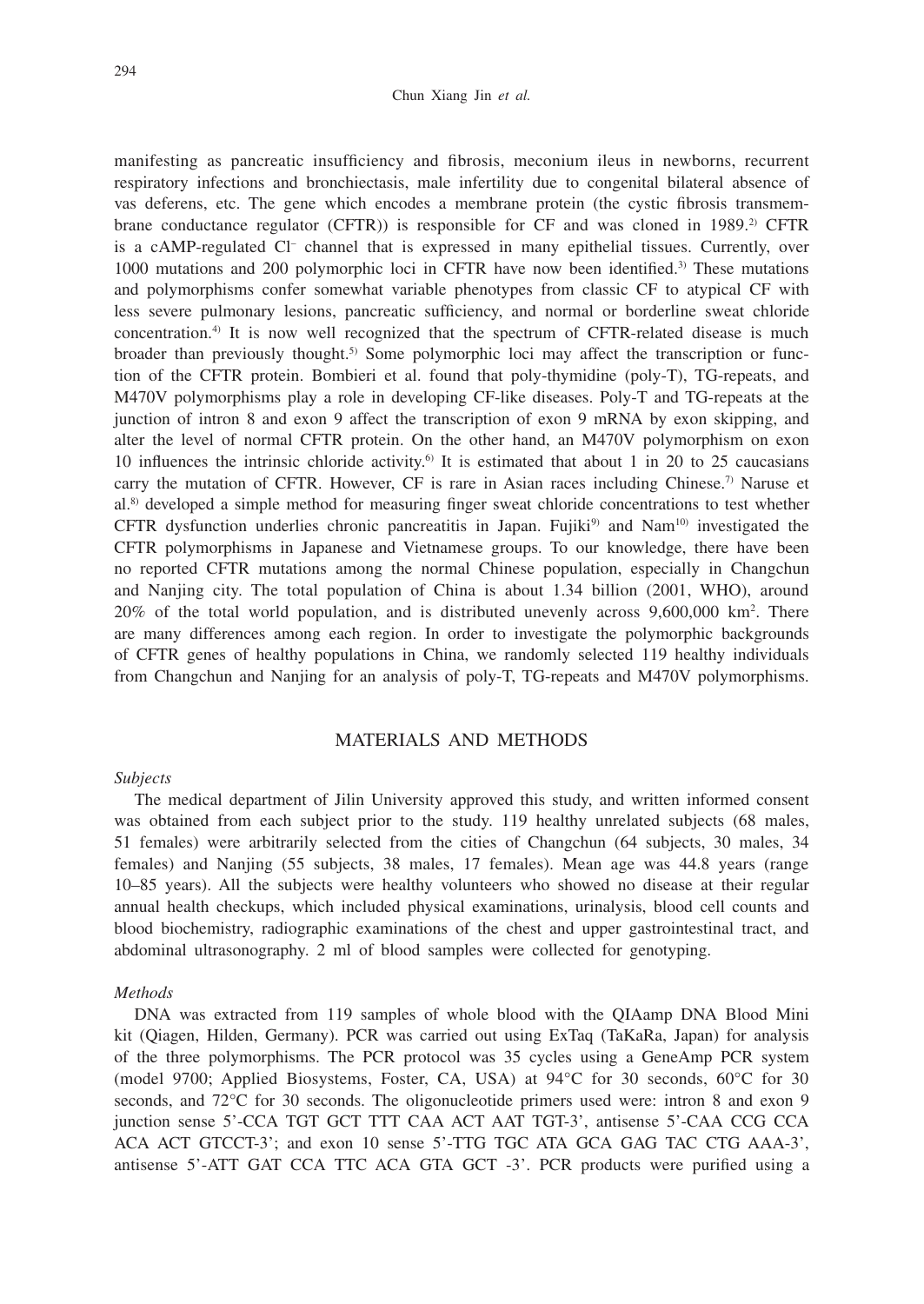High Pure PCR Product Purification kit (Roche Diagnostics, Mannheim, Germany) and were sequenced directly by an automated sequencer (ABI 310) using a dGTP BigDye<sup>TM</sup> Terminator Ready Reaction kit (Applied Biosystems). The M470V mutation was detected by *Hph*I restriction enzyme digestion.

#### *Statistical analysis*

Conformity of the genotype distribution of the polymorphisms to the Hardy-Weinberg equilibrium was examined in each population under study. Poly-T and TG-repeats are continuous in sequence, hence their haplotypes were identified by direct sequence analysis. The M470V polymorphisms were estimated using AGE photos of pure PCR products after *Hph*I restriction enzyme digestion. Only those genotypes with M/M470, V/V470, TG11/11, and TG12/12 could be estimated for each haplotype of TG-repeats and M470V. An  $X^2$  test was used for statistical analysis, and p<0.05 was considered significant.

## RESULTS

The T7 allele was the most common haplotype in Changchun (0.938) and Nanjing (0.927) populations (Table 1). The T7/T7 was a dominant genotype in the two populations. The T5, T6 and T9 alleles were much less frequent than the T7 allele. The T5 allele was present in only 7 Changchun and 3 Nanjing subjects, and all of their genotypes were T5/T7.

The TG11 and TG12 alleles were dominant haplotypes in Changchun (TG11 0.500, TG12 0.453) and Nanjing (TG11 0.345, TG12 0.609) (Table 2). In Changchun, there were no significant differences between the incidences of the two alleles. However, in Nanjing the frequency of the TG12 allele was significantly higher than that of the TG11 allele.

The M470V polymorphic site in exon 10 was also genotyped. The frequency of the V470 allele was  $0.633$  in Changchun which was higher than that in Nanjing  $(0.500)$  ( $p<0.05$ ) (Table 3). The frequency distribution of M/M, M/V and V/V genotypes in Changchun and Nanjing fit

| Ethnic groups         | Number (frequency) of individuals with alleles of poly-T tract |          |             |          |  |
|-----------------------|----------------------------------------------------------------|----------|-------------|----------|--|
|                       | Т5                                                             | Т6       | Т7          | T9       |  |
| Changchun<br>$(n=64)$ | 7(0.055)                                                       | 0(0.000) | 120 (0.938) | 1(0.008) |  |
| Nanjing<br>$(n=55)$   | 3(0.027)                                                       | 2(0.018) | 102(0.927)  | 3(0.027) |  |

**Table 1** Allele Frequency of Poly-T

**Table 2** Allele Frequency of TG Repeat

| Ethnic groups         | Number (frequency) of individuals with alleles of TG-repeats |            |            |          |  |
|-----------------------|--------------------------------------------------------------|------------|------------|----------|--|
|                       | <b>TG10</b>                                                  | TG11       | TG12       | TG13     |  |
| Changchun<br>$(n=64)$ | 2(0.016)                                                     | 64 (0.500) | 58 (0.453) | 4(0.031) |  |
| Nanjing<br>$(n=55)$   | 3(0.027)                                                     | 38 (0.345) | 67 (0.609) | 2(0.018) |  |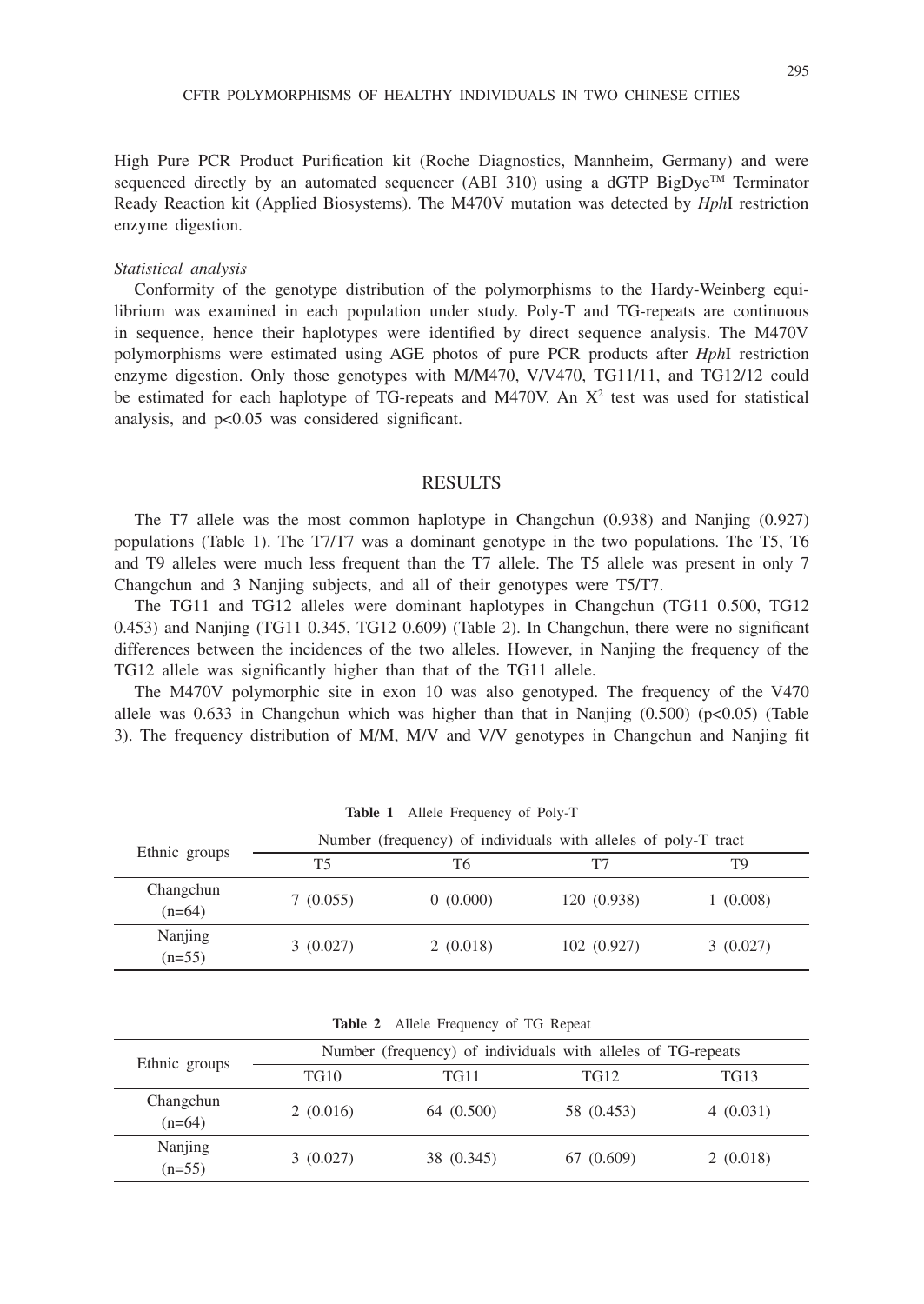| Ethnic groups         | No. $(\%)$ of haplotypes |            |            |            |            |  |
|-----------------------|--------------------------|------------|------------|------------|------------|--|
|                       | M/M                      | M/V        | V/V        | М          |            |  |
| Changchun<br>$(n=64)$ | 8(12.5)                  | 31 (48.44) | 25 (39.06) | 47 (36.72) | 81 (63.28) |  |
| Nanjing<br>$(n=55)$   | 15(27.2)                 | 25 (45.45) | 15(27.2)   | 55 (50)    | 55 (50)    |  |

**Table 3** Genotypes and Allele Frequencies at the M470V Polymorphic Site

| Haplotype    | Frequency      |                |            |          |            |  |
|--------------|----------------|----------------|------------|----------|------------|--|
|              | Changchun      | Nanjing        | Vietnamese | Japanese | Caucasians |  |
| T7-TG12-M470 | 0.257          | 0.500          | 0.424      | 0.340    | 0.060      |  |
| T7-TG11-V470 | 0.514          | 0.318          | 0.391      | 0.530    | 0.540      |  |
| T7-TG12-V470 | 0.162          | 0.152          | 0.108      | 0.110    | 0.010      |  |
| T5-TG12-V470 | 0.041          | 0.015          | 0.029      | $\Omega$ | $\theta$   |  |
| T5-TG13-M470 | 0.014          | $\overline{0}$ | 0.006      | $\Omega$ | $\theta$   |  |
| T5-TG13-V470 | 0.014          | $\Omega$       | 0.001      | $\Omega$ | $\Omega$   |  |
| T6-TG12-V470 | $\overline{0}$ | 0.015          | $\Omega$   | $\Omega$ | $\theta$   |  |
| others       | $\overline{0}$ | $\theta$       | 0.002      | $\theta$ | 0.389      |  |

**Table 4** Estimated Frequencies of Three-Locus Haplotypes

Data on Japanese Vietnamese and Caucasians were cited from the paper of Nam et al<sup>10</sup>.

the Hardy-Weindey distribution.

We linked the three loci poly T, TG-repeat and M470V to investigate the haplotypes of CFTR in Changchun and Nanjing populations (Table 4). There were three major haplotypes (T7-TG11- V470, T7-TG12-M470 and T7-TG12-V470) in Changchun and Nanjing. The T7-TG11-V470 was the most common haplotype in Changchun (0.514), while the T7-TG12-M470 was the most common haplotype in Nanjing (0.500).

### DISCUSSION

In order to investigate the polymorphic backgrounds of CFTR genes of healthy populations in Changchun and Nanjing, we analyzed 119 blood samples of randomly selected healthy individuals for poly T, TG-repeats and M470V polymorphisms. It was the first attempt at a systematic analysis of the functional polymorphisms of CFTR in the two cities. Moreover, we compared the CFTR polymorphic distributions of Changchun and Nanjing populations with populations of Caucasian, Japanese and Vietnamese. Those data were cited from the paper of Fujiki et al.<sup>9)</sup> and Nam et al.10)

Four alleles (T5, T6, T7, and T9) can be found at the polymorphic CFTR intron 8-exon 9 junction. In both the Changchun and Nanjing populations, the T7 allele was the most common haplotype. The frequency of the T5 allele in Changchun was 0.055, while in Nanjing it was 0.027. Those four alleles (T5, T6, T7, and T9) determine the efficiency with which the intron 8 splice acceptor site is used. That efficiency will decrease when a shorter stretch of thymidine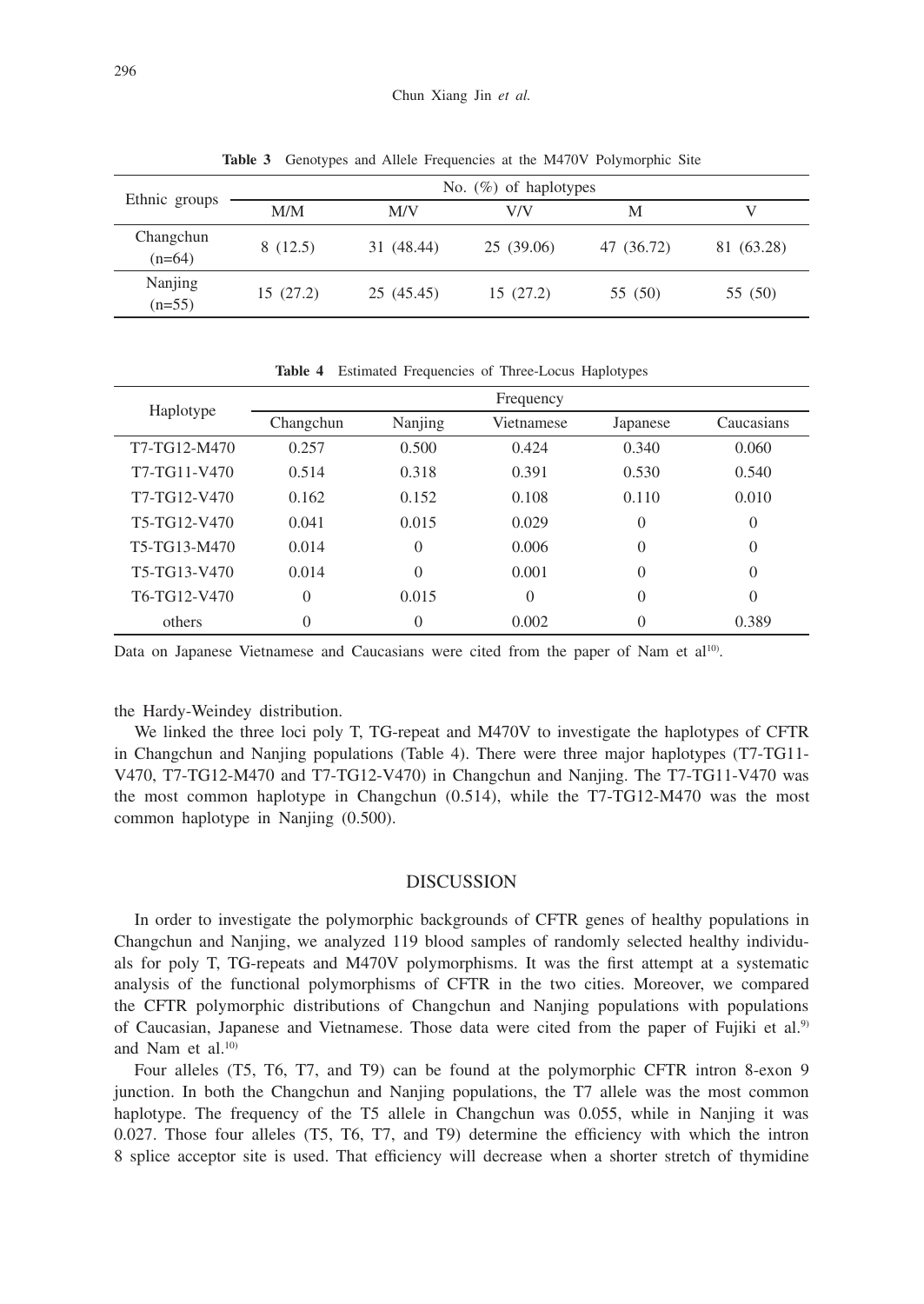residues is found. A higher proportion of CFTR transcripts that lack exon 9 sequences (which encode part of the functionally important first nucleotide-binding domain), will therefore be found when a shorter stretch of thymidine residues is present.<sup>11,12)</sup> Such transcripts are known to be translated in CFTR proteins that do not mature, and will therefore not result in apical chloride channel activity.<sup>13,14)</sup> Homozygotes for the T5 allele are known to produce non-functional exon 9-CFTR mRNA, thus reducing the amount of normal CFTR protein to less than  $10\%$ .<sup>12)</sup> In the Changchun and Nanjing populations we studied, the individuals who had the T5 allele were all heterozygotes as well as healthy persons without CF or CF-related disease.

In our study, both the Changchun and Nanjing populations had strikingly high frequencies of the TG12 allele compared with TG10, TG11 and TG13, which is the same for Japanese and Vietnamese.10) However, in Caucasians, TG10 was predominant and the frequency of TG12 allele was only  $1\% - 8\%$ .<sup>15)</sup> On a T7 background, the TG11 allele yielded a 2.8-fold increase in the proportion of CFTR transcripts that lacked exon 9, while TG12 gave a six-fold increase compared with the TG10 allele.<sup>16</sup> Thus we can conclude that the frequency of intact CFTR protein is lower in Asia. This may be because of the result of selective pressure. In Asian countries, infectious diarrhea diseases are the major cause of mortality among children. Half of the diarrhea related diseases are due to bacterial toxins that can cause secretory diarrhea via the activation of the CFTR chloride channel. Hence, decreased production of intact CFTR proteins in the TG12/12 genotype compared with the TG10/10, 10/11, and 11/11genotypes would lead to less fluid loss and help survival in diarrhea diseases.<sup>9)</sup>

In the congenital bilateral absence of vas deferens (CBAVD) patients and normal subjects, several studies have established a good correlation between the number of TG, and particularly T repeats, in the polymorphic locus and the amount of CFTR mRNA lacking exon 9. A high number of TG repeats and a low number of T repeats have been shown to favor the exclusion of exon 9 in the mRNA.16) In our study, T5 was found in cis with two different TG repeats (T5-TG12, T5-TG13). Groman et al. found that, when T5 is in trans with a severe CF mutation, the odds of pathogenicity are 28 and 34 times greater for T5-TG12 and T5-TG13, respectively, than for T5-TG11.17) The 7 individuals from Changchun and 3 from Nanjing who had the T5-allele were all heterozygotes. They were healthy possibly only because severe CF mutations cannot be found in *trans* with T5. Further studies are required to investigate other mutations and polymorphic loci in CFTR of the 10 individuals.

The M470V polymorphisms appear to affect chloride channel activity. The M470 CFTR protein showed a 1.7-fold activity of V470 CFTR protein.<sup>17)</sup> The frequency of the V470 allele was 0.633 in Changchun, which was higher than in Nanjing  $(0.500)$   $(P<0.05)$ .

The overall CFTR function in vivo is determined by its genotype. Based on TG repeats, which determine the level of functional CFTR protein, and M470V, which determines intrinsic chloride channel activity, genotypes such as M/M470 with TG11/11 or 11/12 and M/V470 with TG11/11, produce proteins with a higher CFTR function.<sup>9)</sup> These genotypes are absent in Nanjing and significantly smaller in Changchun. Most M/M470 genotypes were associated with TG12/12, which reduces the amount of intact CFTR proteins from both genes. In the genotype (TG) 11/11-V/V470, both genes express proteins with low intrinsic channel activity. Most M/ V470 genotypes consisted of the TG12-M470 and TG11-V470 haplotypes, which result in a lower CFTR function owing to a decrease in the amount of intact protein from one gene, and a lower intrinsic channel activity of the protein coded by the other. Thus the majority of Changchun and Nanjing populations have genotypes that cause a lower CFTR function.

We compared the polymorphisms of CFTR gene in Changchun and Nanjing populations with those in Japanese, Vietnamese and Caucasians. TG11 and TG12 were dominant haplotypes in Changchun and Japanese, with a ratio of roughly 1:1. The Vietnamese and Nanjing populations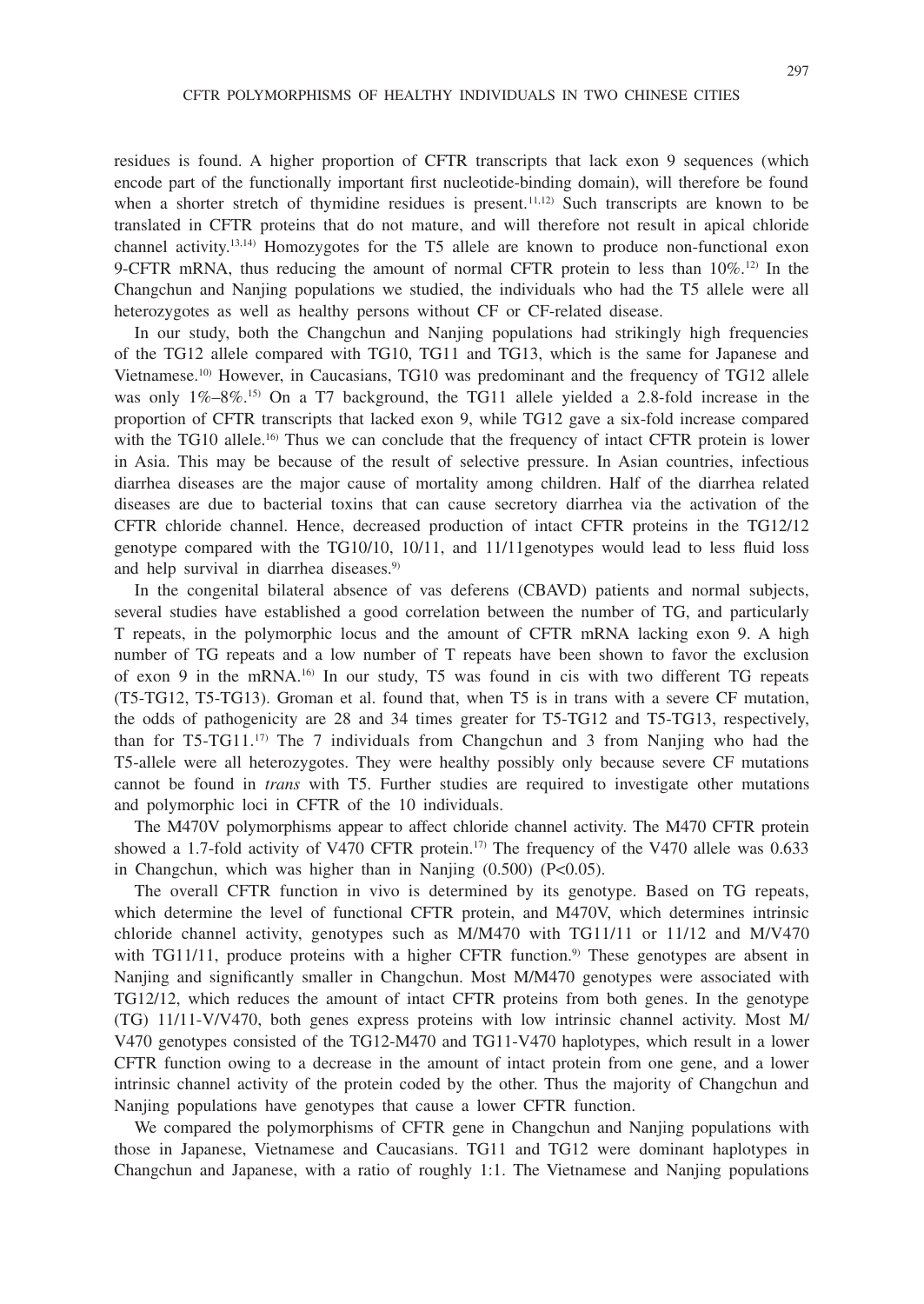

**Fig. 1** Frequency of TG repeats in different populations (The data of Japanese were cited from the paper of Fujiki et al.<sup>9)</sup> and the data of Vietnamese and Caucasians were cited from the paper of Nam et al.<sup>10</sup>). White bars are TG10, hatched bars TG11, black bars are TG12, and strip bars are TG13.



**Fig. 2** Frequency of M470V in different populations (The data of Japanese were cited from the paper of Fujiki et al.<sup>9)</sup> and the data of Vietnamese and Caucasians were cited from the paper of Nam et al.<sup>10</sup>). White bars are M and black bars are V.

had a higher frequency of the TG12 allele. In Caucasians, the TG10 and TG11 repeats were predominant (Figure 1). The ratio of methionine (M) and valine (V) at position 470 in exon 10 was roughly 1:2 in Changchun, Japan and Caucasians. In Nanjing and Vietnamese the ratio was roughly 1:1 (Figure 2). There are three major haplotypes (T7-TG11-V470, T7-TG12-M470) and T7-TG12-V470) in Changchun, Nanjing, Japan and Vietnam, respectively. T7-TG11-V470 was the most common haplotype among Changchun and Japanese. In Nanjing and Vietnamese, the frequency of T7-TG12-M470 was higher than in the others. In Caucasians, two haplotypes (T7-TG11-V470 and T7-TG10-M470) were predominant (Table 4). Thus, we can conclude that there are marked differences among the frequencies of poly T, TG repeats and M470V polymorphisms of CFTR in Asian countries compared with Caucasian populations. Though Changchun and Nanjing are in the same country, their polymorphic backgrounds of CFTR gene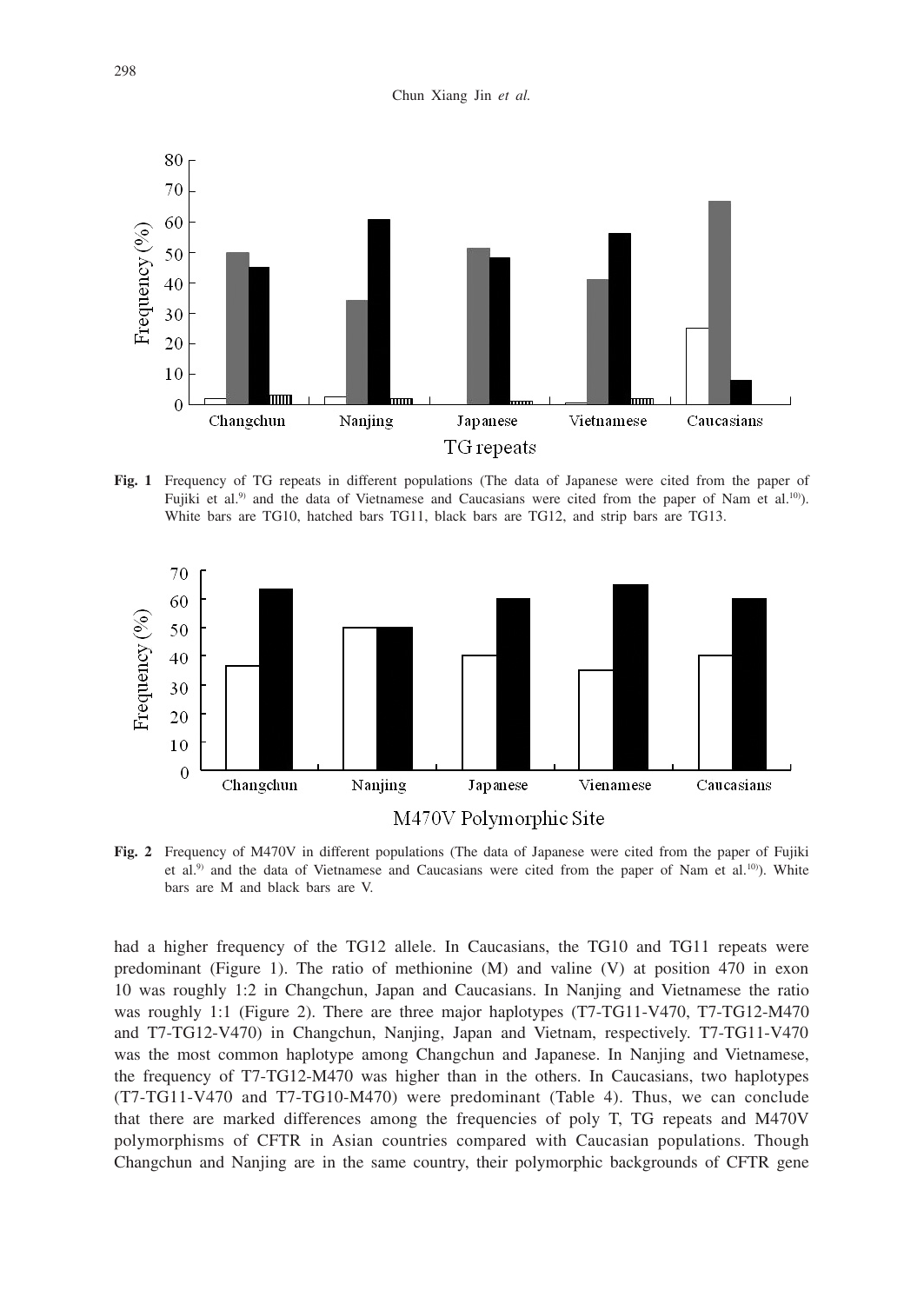are quite different. On the contrary, Changchun is similar to Japanese, and Nanjing is the same as in Vietnamese. Are there any homologies between the origins of Changchun and Japanese populations, or Nanjing and Vietnamese? Although further analysis is required to test the validity of the hypothesis, according to the studies of Chan Hl et al., from the point of view of the geographical distribution of HBV subgenotypes, Southeast Asian countries such as southern China, Vietnam, Myanmar and Thailand have the same subgenotypes (C1 type), while Far East countries such as northern China, Japan and Korea, have another subgenotype (C2 type).<sup>18-20)</sup>

Genetic studies of the past two decades have served to enhance our understanding of pathogenesis in many diseases including pancreatic diseases, especially chronic pancreatitis.<sup>21,22)</sup> Several mutations have been identified that predispose carriers to develop chronic pancreatitis.<sup>23-34)</sup> CFTR mutations are one of the most interesting mutations associated with chronic pancreatitis. Sharer et al.<sup>24)</sup> revealed the association of CFTR mutation with chronic pancreatitis in 1998. Underlying mechanisms leading to the development of chronic pancreatitis still remain poorly understood, although recent publications confirm the association of chronic pancreatitis and CFTR mutations.27-29,34) However, those mutations alone are not sufficient for the pathogeneses of chronic pancreatitis in most patients, and further studies will be necessary to clarify the pathogenetic role of CFTR in combination with the risk factors of environment, ethnic, constitution, nutrition and other genetic factors.

Accumulations of data like those of the present study are also important for this pathogenetical analysis in the disease, because Changchun and Nanjing are ethnically identical, but differ in environment, mutation, etc.

In summary, we have investigated the polymorphic backgrounds of the CFTR gene of healthy populations from two different Chinese cities (Changchun and Nanjing). There are some differences between them. Although the origins of the two populations may differ, but we cannot draw this conclusion merely through our study, because our subjects and genetic analyses are so limited. This hypothesis should be verified further. The majority of the Changchun and Nanjing populations have genotypes that lower the CFTR function. To understand the association of CFTR dysfunction and CFTR- related disease in China, we should continue to study the genetic backgrounds of CFTR in unhealthy Chinese populations.

## REFERENCES

- 1) Welsh MJ. Cystic fibrosis. In: Glodman L, Bennett JC. Lecil textbook of medicine. 21st ed. Philadelphia, Pennsylvania, 2000: 401–405.
- 2) Rommens JM, Iannuzzi MC, Kerem B, Drumm ML, Melmer G, Dean M, et al. Identification of the cystic fibrosis gene: chromosome walking and jumping. *Science*, 1989; 245: 1059–1065.
- 3) Cystic Fibrosis Mutation Database (online). Available at: www. Genet. sickkids. On. ca/ cftr/. Accessed June 1, 2005.
- 4) Zielenski J, Patrizio P, Corey M, Handelin B, Markiewicz D, Asch R, Tsui LC. CFTR gene variant for patients with congenital absence of vas deferens. *Am J Hum Genet*, 1995; 57: 958–960.
- 5) Knowles MR, Durie PR. What is cystic fibrosis? *N Engl J Med*, 2002; 347: 439–442.
- 6) Bombieri C, Benetazzo M, Saccomani A, Belpinati F, Gilè LS, Luisetti M, Pignatti PF. Complete mutational screening of the CFTR gene in 120 patients with pulmonary disease. *Hum Genet*, 1998; 103: 718–722.
- 7) Yamashiro Y, Shimizu T, Oguchi S, Shioya T, Nagata S, Ohtsuka Y. The estimated incidence of cystic fibrosis in Japan. *J Pediatr Gastroenterol Nutr*, 1997; 24: 544–547.
- 8) Naruse S, Ishiguro H, Suzuki Y, Fujiki K, Ko SB, Mizuno N, et al. A finger sweat chloride test for the detection of a high-risk group of chronic pancreatitis. *Pancreas*, 2004; 28: e80–e85.
- 9) Fujiki K, Ishiguro H, Ko SB, Mizuno N, Suzuki Y, Takemura T, et al. Genetic evidence for CFTR dysfunction in Japanese: Background for chronic pancreatitis. *J Med Genet*, 2004; 41: e55–e60.
- 10) Nam MH, Hijikata M, Tuan LA, Lien LT, Shojima J, Horie T, et al. Variations of the CFTR gene in the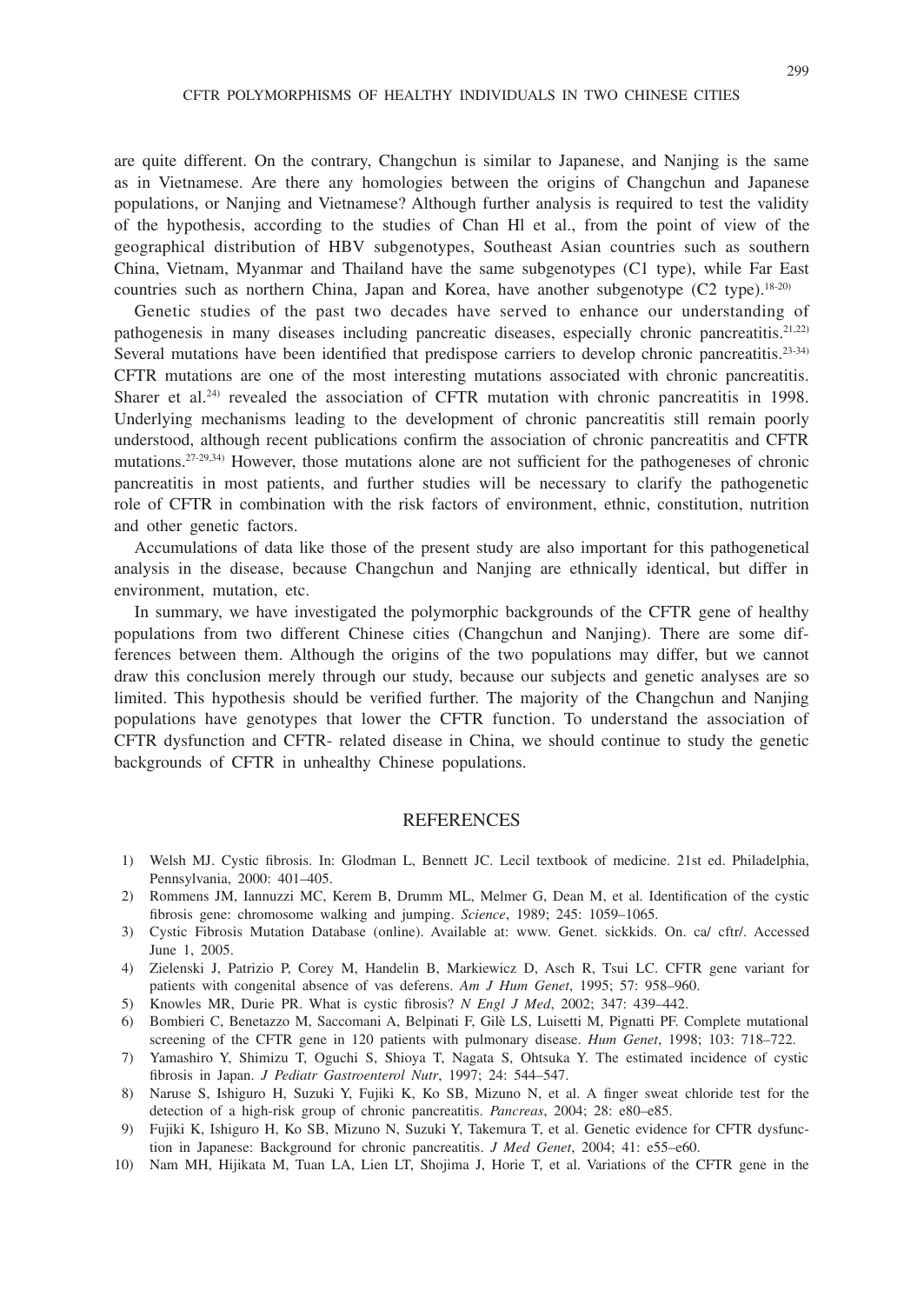Hanoi-Vietnamese. *Am J Med Genet*, A 2005; 136: 249–253.

- 11) Chu CS, Trapnell BC, Murtagh JJ Jr, Moss J, Dalemans W, Jallat S, et al. Variable deletion of exon 9 coding sequences in cystic fibrosis transmembrane conductance regulator gene mRNA transcripts in normal bronchial epithelium. *EMBO J*, 1991; 10: 1355–1363.
- 12) Chu CS, Trapnell BC, Curristin S, Cutting GR, Crystal RG. Genetic basis of variable exon 9 skipping in cystic fibrosis transmembrane conductance regulator mRNA. *Nat Genet*, 1993; 3: 151–156.
- 13) Strong TV, Wilkinson DJ, Mansoura MK, Devor DC, Henze K, Yang Y, et al. Expression of an abundant alternatively spliced form of the cystic fibrosis transmembrane conductance regulator (CFTR) gene is not associated with a cAMP-activated chloride conductance. *Hum Mol Genet*, 1993; 2: 225–230.
- 14) Delaney SJ, Rich DP, Thomson SA, Hargrave MR, Lovelock PK, Welsh MJ, et al. Cystic fibrosis transmembrane conductance regulator splice variants are not conserved and fail to produce chloride channels. *Nat Genet*, 1993; 4: 426–431.
- 15) Tzetis M, Efthymiadou A, Strofalis S, Psychou P, Dimakou A, Pouliou E, et al. CFTR gene mutations including three novel nucleotide substitutions and haplotype background in patients with asthma, disseminated bronchiestasis and chronic obstructive pulmonary disease. *Hum Genet*, 2001; 108: 216–221.
- 16) Cuppens H, Lin W, Jaspers M, Costes B, Teng H, Vankeerberghen A, et al. Polyvariant mutant cystic fibrosis transmembrane conductance regulator genes: the polymorphic (Tg) m locus explains the partial penetrance of the T5 polymorphism as a disease mutation. *J Clin Invest*, 1998; 101: 487–496.
- 17) Groman JD, Hefferon TW, Casals T, Bassas L, Estivill X, Des Georges M, et al. Variation in a repeat sequence determines whether a common variant of the cystic fibrosis transmembrane conductance regulator gene is pathogenic or benign. *Am J Hum Genet*, 2004; 74: 176–179.
- 18) Chan HL, Tsui SK, Tse CH, Ng EY, Au TC, Yuen L, et al. Epidemiological and virological characteristics of 2 subgroups of hepatitis B virus genotype C. *J Infect Dis*, 2005; 191: 2022–2032.
- 19) Huy TT, Ushijima H, Quang VX, Win KM, Luengrojanakul P, Kikuchi K, et al. Genotype C of hepatitis B virus can be classified into at least two subgroups. *J Gen Virol*, 2004; 85: 283–292.
- 20) Tanaka Y, Orito E, Yuen MF, Mukaide M, Sugauchi F, Ito K, et al. Two subtypes (subgenotypes) of hepatitis B virus genotype C: a novel subtyping assay based on restriction fragment length polymorphism. *Hepatol Res*, 2005; 33: 216–224.
- 21) Keim V. Role of genetic disorders in acute recurrent pancreatitis. *World J Gastroenterol*, 2008; 14: 1011–1015.
- 22) Lerch MM, Mayerle J, Aghdassi AA, Budde C, Nitsche C, Sauter G, et al. Advances in the etiology of chronic pancreatitis. *Dig Dis*, 2010; 28: 324–329.
- 23) Sharer N, Schwarz M, Malone G, Howarth A, Painter J, Super M, Braganza J. Mutations of the cystic fibrosis gene in patients with chronic pancreatitis. *N Engl J Med*, 1998; 339: 645–652.
- 24) Cohn JA, Friedman KJ, Noone PG, Knowles MR, Silverman LM, Jowell PS. Relation between mutations of the cystic fibrosis gene and idiopathic pancreatitis. *N Engl J Med*, 1998; 339: 653–658.
- 25) Gelrud A, Sheth S, Banerjee S, Weed D, Shea J, Chuttani R, et al. Analysis of cystic fibrosis gener product (CFTR) function in patients with pancreas divisum and recurrent acute pancreatitis. *Am J Gastroenterol*, 2004; 99: 1557–1562.
- 26) Cantin AM, Hanrahan JW, Bilodeau G, Ellis L, Dupuis A, Liao J, et al. Cystic fibrosis transmembrane conductance regulator function is suppressed in cigarette smokers. *Am J Respir Crit Care Med*, 2006; 173: 1139–1144.
- 27) Chang YT, Chang MC, Su TC, Liang PC, Su YN, Kuo CH, et al. Association of cystic fibrosis transmembrane conductance regulator (CFTR) mutation/variant/haplotype and tumor necrosis factor (TNF) promoter polymorphism in hyperlipidemic pancreatitis. *Clin Chem*, 2008; 54: 131–138.
- 28) Felderbauer P, Karakas E, Fendrich V, Bulut K, Horn T, Lebert R, et al. Pancreatitis risk in primary hyperparathyroidism: relation to mutations in the SPINK1 trypsin inhibitor (N34S) and the cystic fibrosis gene. *Am J Gastroenterol*, 2008; 103: 368–374.
- 29) Felderbauer P, Karakas E, Fendrich V, Lebert R, Bartsch DK, Bulut K. Multifactorial genesis of pancreatitis in primary hyperparathyroidism: evidence for "protective" (PRSS2) and "destructive" (CTRC) genetic factors. *Exp Clin Endocrinol Diabetes*, 2011; 119: 26–29.
- 30) Ko SB, Mizuno N, Yatabe Y, Yoshikawa T, Ishiguro H, Yamamoto A, et al. Corticosteroids correct aberrant CFTR localization in the duct and regenerate acinar cells in autoimmune pancreatitis. *Gastroenterology*, 2010; 138: 1988–1996.
- 31) Maruyama K, Harada S, Yokoyama A, Mizukami S, Naruse S, Hirota M, et al. Association analyses of genetic polymorphisms of GSTM1, GSTT1, NQO1, NAT2, LPL, PRSS1, PSTI, and CFTR with chronic alcoholic pancreatitis in Japan. *Alcohol Clin Exp Res*, 2010; 34: S34–S38.